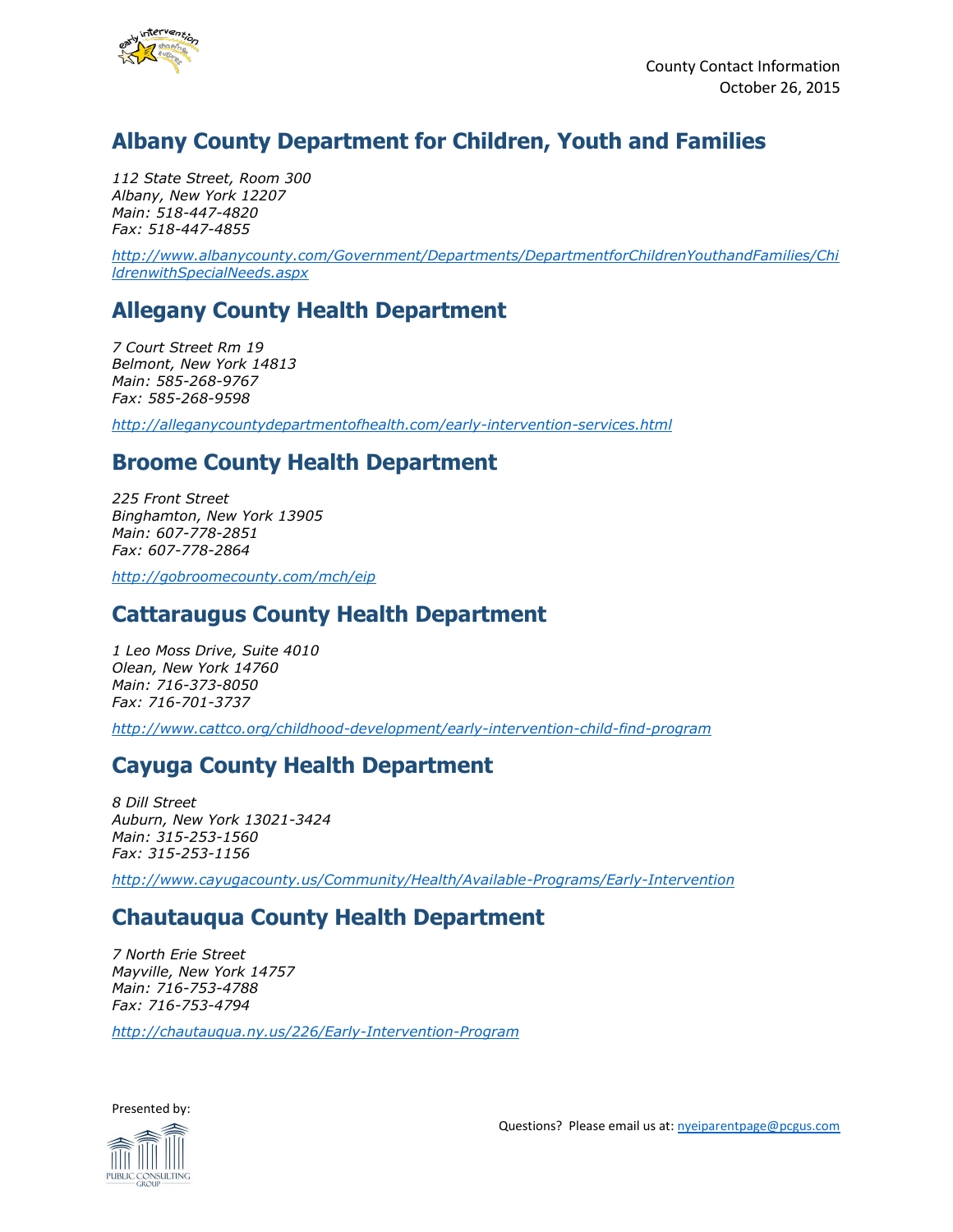

# **Chemung County Social Services Department**

*Human Resource Center PO Box 588 425-447 Pennsylvania Avenue Elmira, New York 14902-0588 Main: 607-737-5568 Fax: 607-737-5480*

*<http://www.chemungcounty.com/index.asp?pageId=382>*

### **Chenango County Health Department**

*Chenango County Office Building 5 Court Street Norwich, New York 13815 Main: 607-337-1729 Fax: 607-337-1720*

*<http://www.co.chenango.ny.us/public-health/children-with-special-needs/>*

# **Clinton County Health Department**

*133 Margaret Street Plattsburgh, New York 12901 Main: 518-565-4848 Fax: 518-565-4509*

*<http://www.clintoncountygov.com/departments/health/earlyinter.html>*

# **Columbia County Health Department**

*325 Columbia Street Hudson, New York 12534 Main: 518-828-4278, Ext. 1303/1305 Fax: 518-671-6738*

*[https://sites.google.com/a/columbiacountyny.com/health/programs-and-services/early-intervention](https://sites.google.com/a/columbiacountyny.com/health/programs-and-services/early-intervention-and-preschool-services)[and-preschool-services](https://sites.google.com/a/columbiacountyny.com/health/programs-and-services/early-intervention-and-preschool-services)*

# **Cortland County Health Department**

*60 Central Avenue Cortland, New York 13045-2746 Main: 607-756-3439 Fax: 607-753-5136*

*<http://cchd.cortland-co.org/index.php/early-intervention-program>*

# **Delaware County Public Health Nursing Service**

*99 Main Street Delhi, New York 13753 Main: 607-832-5200 Fax: 607-832-5201*

*<http://www.co.delaware.ny.us/departments/ltc/ei1.htm>*

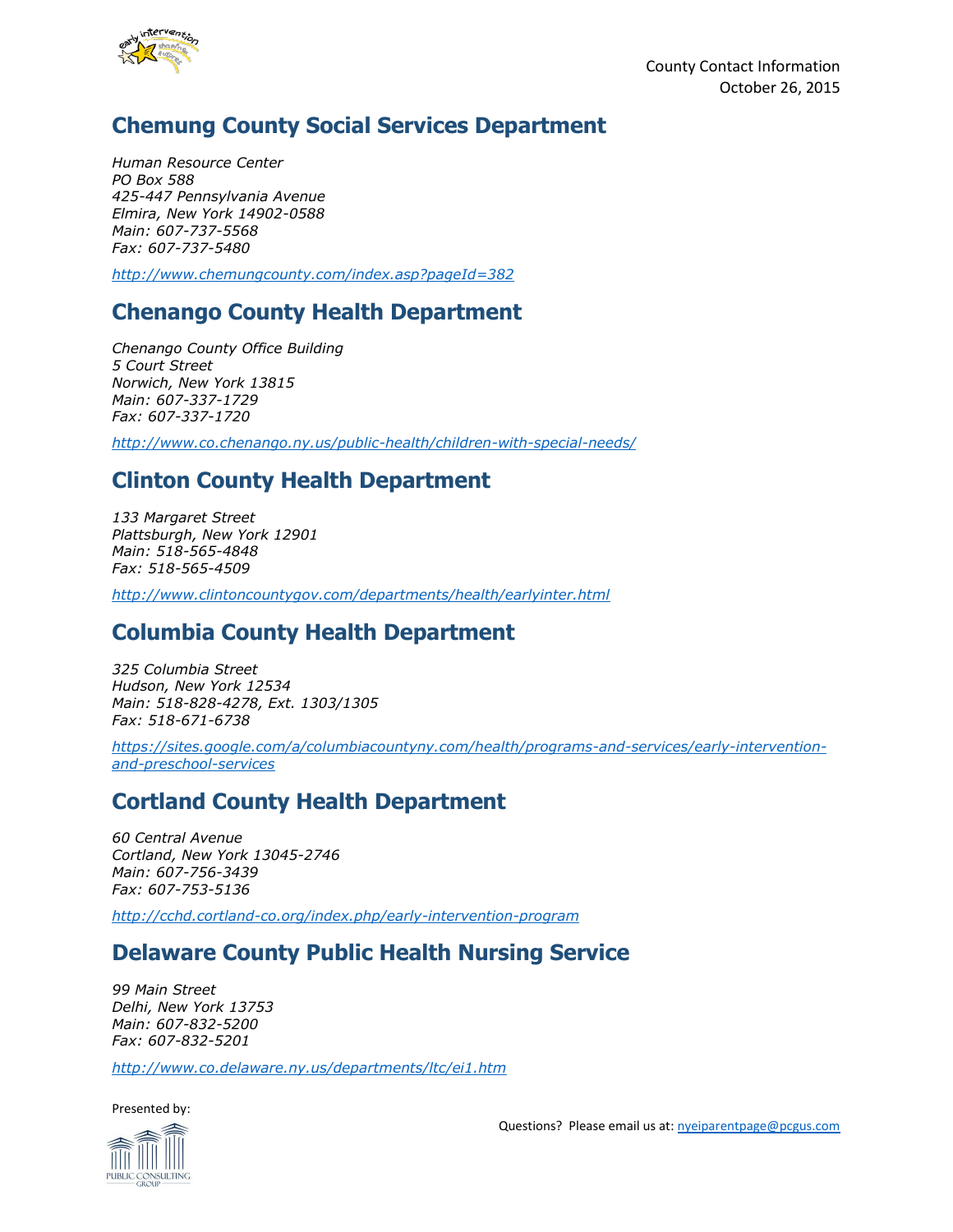

# **Dutchess County Health Department**

*85 Civic Center Plaza, Suite 106 Poughkeepsie, New York 12601 Main: 845-486-2759 Fax: 845-486-3554 TTY: 845-486-3417*

*<http://www.co.dutchess.ny.us/CountyGov/Departments/Health/24249.htm>*

# **Erie County Health Department**

*95 Franklin Street, Room 828 Buffalo, New York 14202 Main: 716-858-6161 Fax: 716-858-6892*

*<http://www2.erie.gov/health/index.php?q=node/50>*

### **Essex County Public Health Nursing Service**

*PO Box 217 132 Water Street Elizabethtown, New York 12932-0217 Main: 518-873-3522 Fax: 518-873-3539*

*[http://www.co.essex.ny.us/EssexCountyPublicHealth/index\\_files/Page434.htm](http://www.co.essex.ny.us/EssexCountyPublicHealth/index_files/Page434.htm)*

### **Franklin County Public Health Nursing Service**

*355 West Main Street Malone, New York 12953 Main: 518-481-1709 Fax: 518-483-9378*

*[http://franklincony.org/content/Departments/View/2:field=services;/content/DepartmentServices/Vie](http://franklincony.org/content/Departments/View/2:field=services;/content/DepartmentServices/View/130) [w/130](http://franklincony.org/content/Departments/View/2:field=services;/content/DepartmentServices/View/130)*

# **Fulton County Public Health Department**

*PO Box 415 2714 County Highway 29 Johnstown, New York 12095-0415 Main: 518-736-5720 Fax: 518-762-1382*

*<http://www.fultoncountyny.gov/publichealth/Early.htm>*

#### **Genesee County Health Department**

*3837 West Main Street Batavia, New York 14020-9406 Main: 585-344-2580, Ext. 5572 Fax: 585-344-4713*

*[http://www.co.genesee.ny.us/departments/health/early\\_intervention\\_program.html](http://www.co.genesee.ny.us/departments/health/early_intervention_program.html)*



Questions? Please email us at[: nyeiparentpage@pcgus.com](mailto:nyeiparentpage@pcgus.com)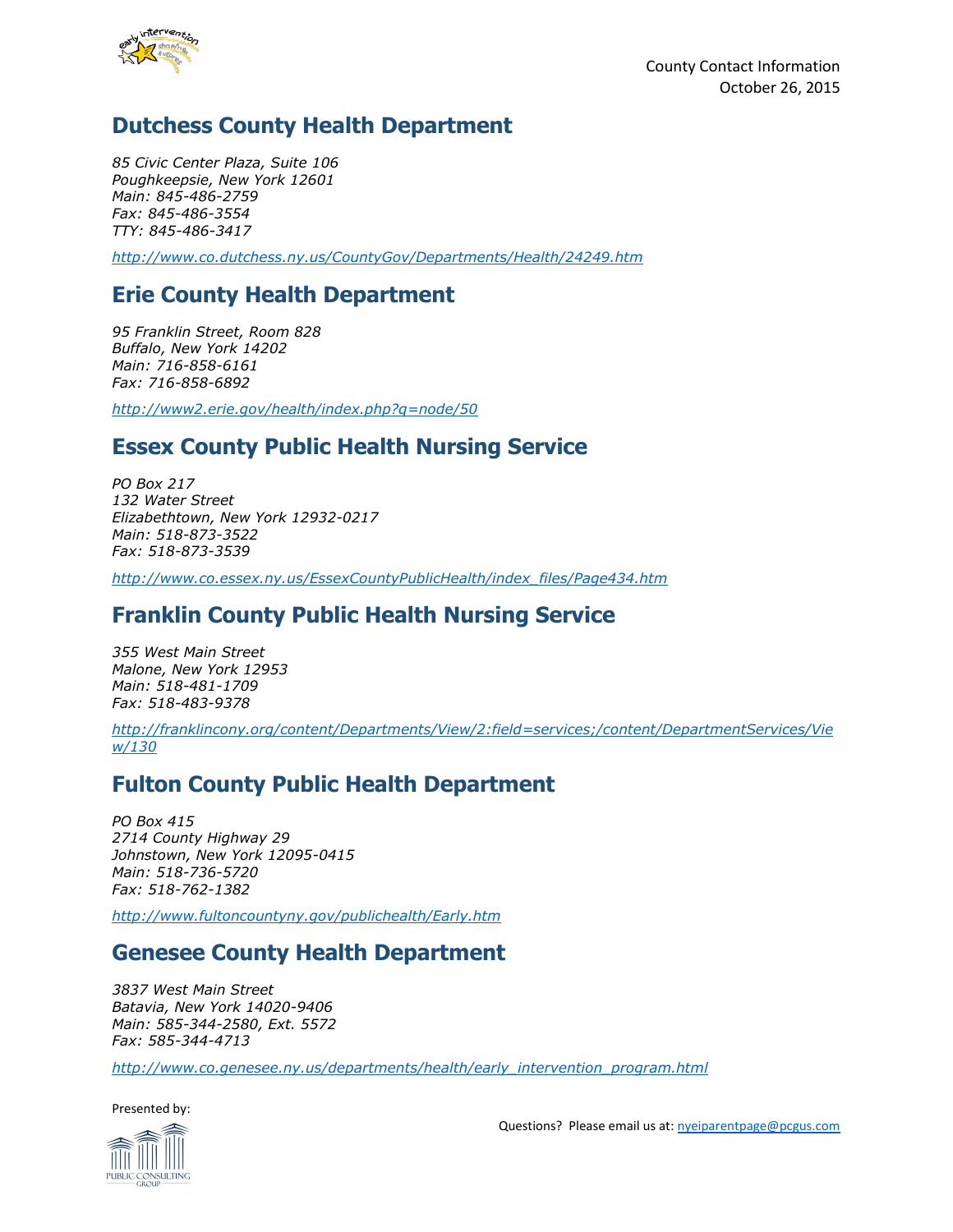

# **Greene County Public Health Nursing Service**

*411 Main Street, 3rd Floor Catskill, New York 12414 Main: 518-719-3600 Fax: 518-719-3779*

*[http://greenegovernment.com/departments/public-health/programs-services/childrens](http://greenegovernment.com/departments/public-health/programs-services/childrens-programs/early-intervention/)[programs/early-intervention/](http://greenegovernment.com/departments/public-health/programs-services/childrens-programs/early-intervention/)*

# **Hamilton County Public Health Nursing Service**

*PO Box 250 White Birch Lane Indian Lake, New York 12842 Main: 518-648-6497 Fax: 518-648-6143*

*<http://www.hamiltoncountyhhs.org/public-health/early-intervention-program>*

# **Herkimer County Public Health Nursing Service**

*301 North Washington Street Herkimer, New York 13350 Main: 315-867-1176 Fax: 315-867-1431*

*[http://herkimercounty.org/content/departments/View/13:field=services;/content/DepartmentServices](http://herkimercounty.org/content/departments/View/13:field=services;/content/DepartmentServices/View/30) [/View/30](http://herkimercounty.org/content/departments/View/13:field=services;/content/DepartmentServices/View/30)*

# **Jefferson County Community Services**

*175 Arsenal Street Watertown, New York 13601 Main: 315-785-3283 Fax: 315-785-5182*

*<http://www.co.jefferson.ny.us/Modules/ShowDocument.aspx?documentid=4769>*

# **Lewis County Public Health Agency Children Services**

*7785 North State Street Lowville, New York 13367 Main: 315-376-5849 Fax: 315-376-5462*

*[http://www.lewiscountypublichealth.com/index.php/programs-and-services/children-with-special](http://www.lewiscountypublichealth.com/index.php/programs-and-services/children-with-special-needs)[needs](http://www.lewiscountypublichealth.com/index.php/programs-and-services/children-with-special-needs)*

# **Livingston County Health Department**

*Murray Hill Drive Mount Morris, New York 14510 Main: 585-243-7290 Fax: 585-243-7287*

*<http://www.livingstoncounty.us/index.aspx?nid=583>*

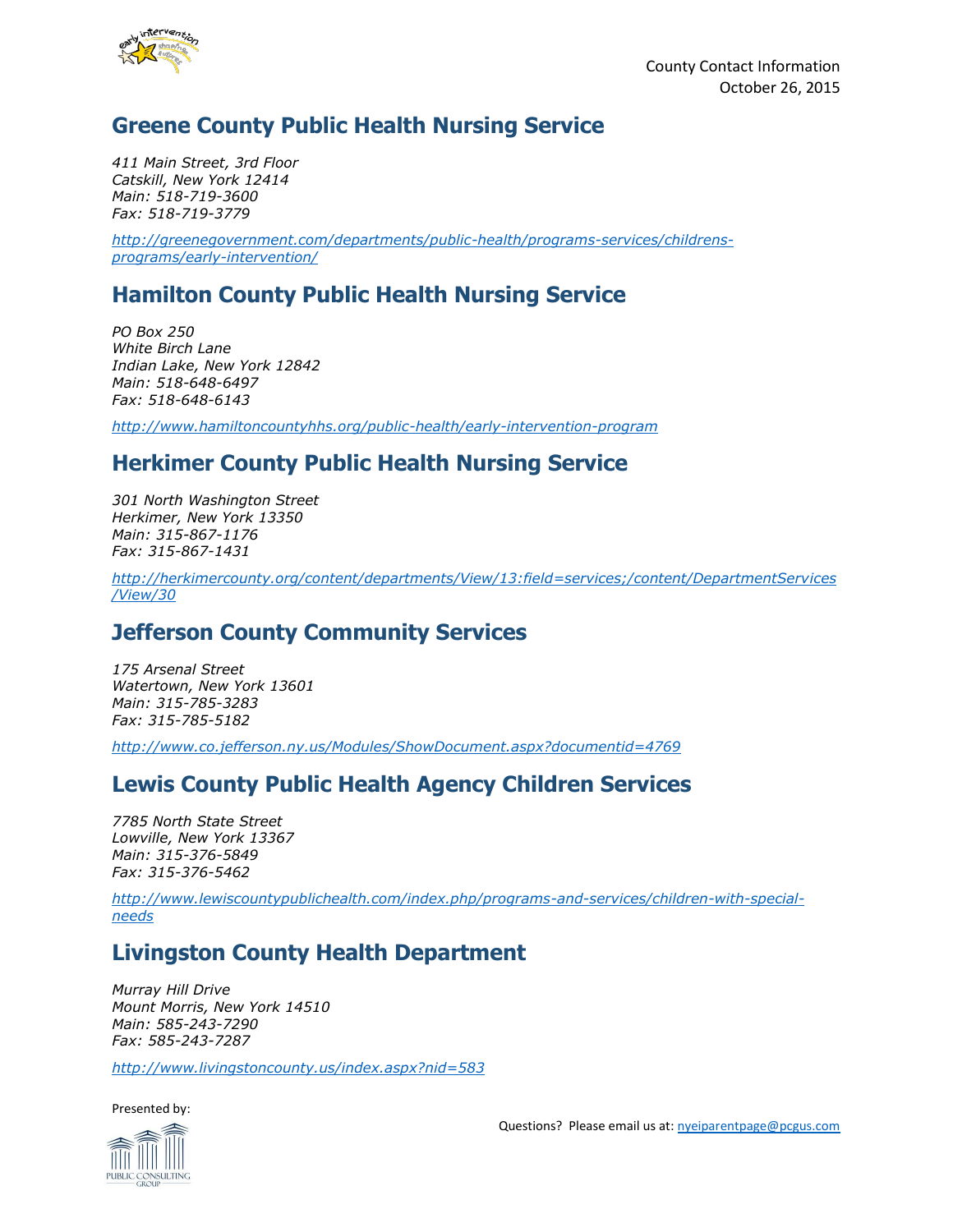

# **Madison County Public Health Department**

*PO Box 605 County Office Building #5 Wampsville, New York 13163 Main: 315-366-2361 Fax: 315-366-2847*

*<http://www.healthymadisoncounty.org/programs/ei-early.htm>*

### **Monroe County Human & Health Services Department**

*691 Saint Paul Street, 4th Floor Rochester, New York 14605-1798 Main: 585-753-5274 Fax: 585-753-5272*

*<http://www2.monroecounty.gov/hd-ei-home>*

### **Montgomery County Public Health**

*PO Box 1500 Park Street County Annex Building Fonda, New York 12068-1500 Main: 518-853-3531 Fax: 518-853-8218*

*[https://www.co.montgomery.ny.us/sites/public/government/publichealth/PublicHealth\\_Development/P](https://www.co.montgomery.ny.us/sites/public/government/publichealth/PublicHealth_Development/PublicHealth_Services.aspx) [ublicHealth\\_Services.aspx](https://www.co.montgomery.ny.us/sites/public/government/publichealth/PublicHealth_Development/PublicHealth_Services.aspx)*

#### **Nassau County Health Department**

*60 Charles Lindberg Blvd., Suite 100 Uniondale, New York 11553-3683 Main: 516-227-8661 Fax: 516-227-8662*

*<http://www.nassaucountyny.gov/DocumentCenter/View/1393>*

#### **New York City Department of Health and Mental Hygiene**

*Gotham Center, CN # 12 42-09 28th Street, 18th Floor Long Island City, NY 11101-4132 Phone Number in NYC Dial 311 If outside NYC: 212-639-9675 Fax: 347-396-6928*

*<http://www.nyc.gov/html/doh/html/mental/ei-services.shtml>*

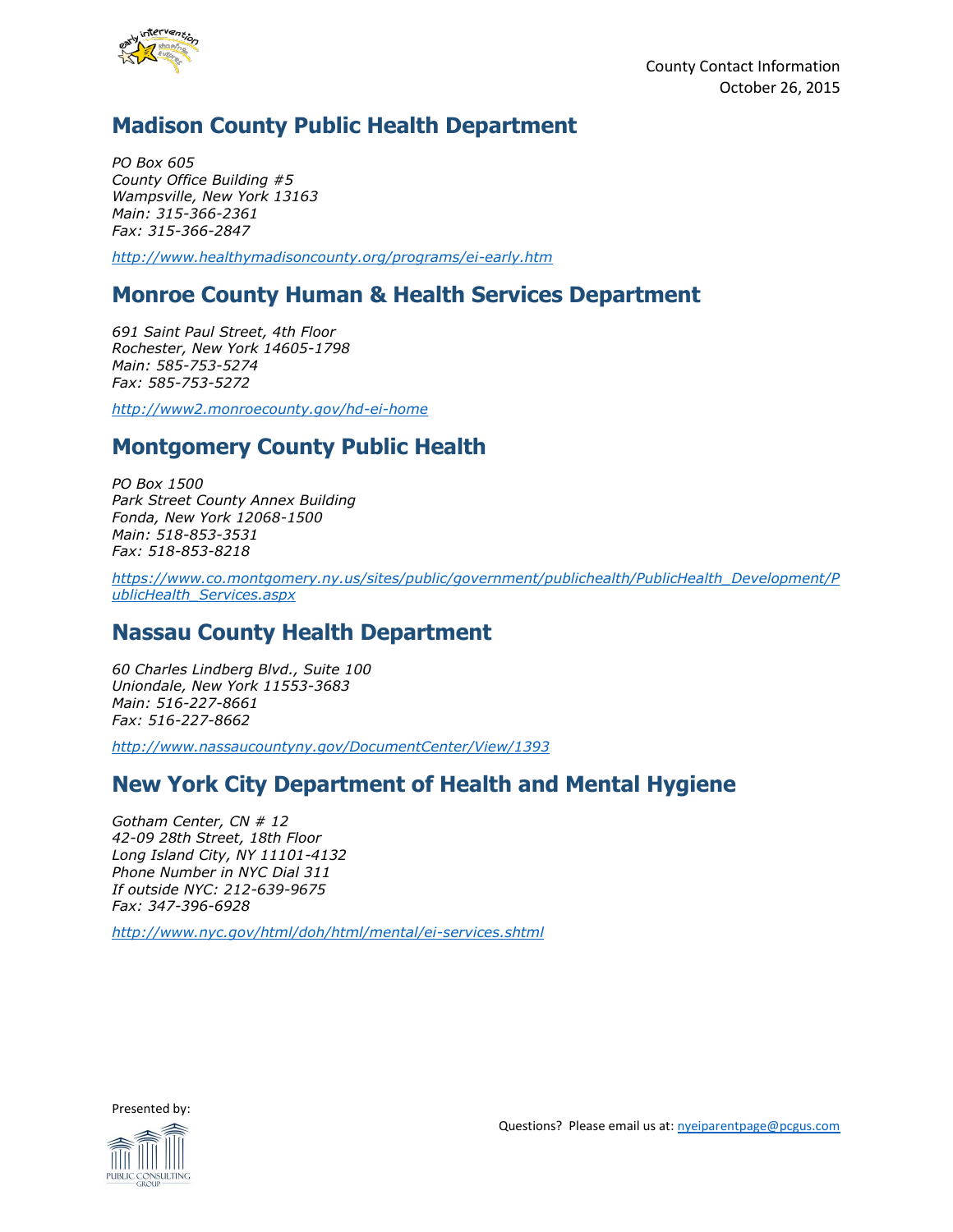

#### **Bronx (Bronx County)**

*1309 Fulton Avenue, 5th Floor Bronx, NY 10456 Phone: 718-410-4110 Fax: 718-410-4480*

#### **Brooklyn (Kings County)**

*16 Court Street, 2nd & 6th Floor Brooklyn, NY 11241 Phone: 718-722-3310 Fax: 718-722-7767, 718-722-7766*

#### **Manhattan (New York County)**

*42 Broadway, Suite 1027 New York, NY 10004 Phone: 212-436-0900 Fax: 212-436-0901*

#### **Queens (Queens County)**

*90-27 Parson Blvd. Jamaica, New York 11432 Phone 718-480-2249. Fax: 718-291-1710*

#### **Staten Island (Richmond County)**

*51 Stuyvesant Place Staten Island, NY 10301 Phone: 718-420-5350 Fax: 718-420-5360, 718-420-5364*

#### **Niagara County Health Department**

*Trott Access Center 1001 11th Street Niagara Falls, New York 14301 Main: 716-278-1991 Fax: 716-278-8288*

*[http://www.niagaracounty.com/health/Services/ChildrenWithSpecialNeeds/EarlyInterventionChildFind.](http://www.niagaracounty.com/health/Services/ChildrenWithSpecialNeeds/EarlyInterventionChildFind.aspx) [aspx](http://www.niagaracounty.com/health/Services/ChildrenWithSpecialNeeds/EarlyInterventionChildFind.aspx)*

# **Oneida County Health Department**

*800 Park Avenue, 3rd Floor Utica, New York 13501 Main: 315-798-6400 Fax: 315-731-3491*

*<http://www.ocgov.net/oneida/health/earlyintervention>*

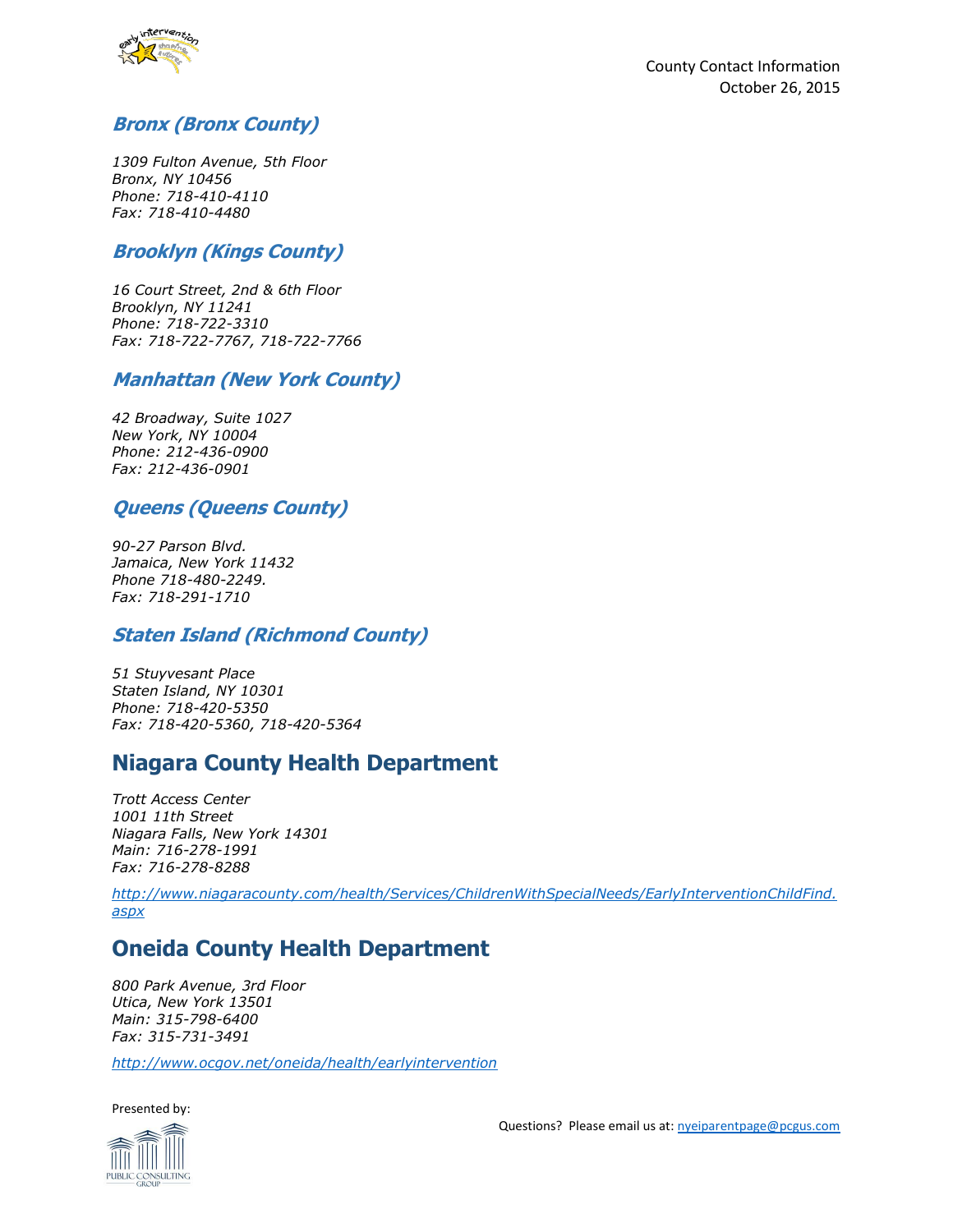

# **Onondaga County Health Department**

*501 East Fayette Street, Suite B Syracuse, New York 13202 Main: 315-435-3230 Fax: 315-435-2678*

*<http://ongov.net/health/EI.html>*

# **Ontario County Community Health Services**

*3019 County Complex Drive Canandaigua, New York 14424 Main: 585-396-4439 Fax: 585-396-4551*

*<http://www.co.ontario.ny.us/index.aspx?NID=1133>*

### **Orange County Health Department**

*124 Main Street Goshen, New York 10924 Main: 845-291-2333 Fax: 845-291-2418*

*<http://orangecountygov.com/content/124/1334/1298/4988.aspx>*

#### **Orleans County Health Department**

*14012 Route 31 West Albion, New York 14411 Main: 585-589-2777 Fax: 585-589-3169*

*<http://www.orleansny.com/Departments/Health/PublicHealth/EarlyIntervention.aspx>*

#### **Oswego County Health Department**

*70 Bunner Street Oswego, New York 13126 Main: 315-349-3510 Fax: 315-349-3537*

*<http://oswegocounty.com/health/specialneeds.html>*

# **Otsego County Health Department**

*Meadows Office Building 140 Country Highway 33W, Suite 3 Cooperstown, New York 13326-1129 Main: 607-547-6474 Fax: 607-547-6402*

*<http://www.otsegocounty.com/depts/ei/EarlyInterventionProgram.htm>*

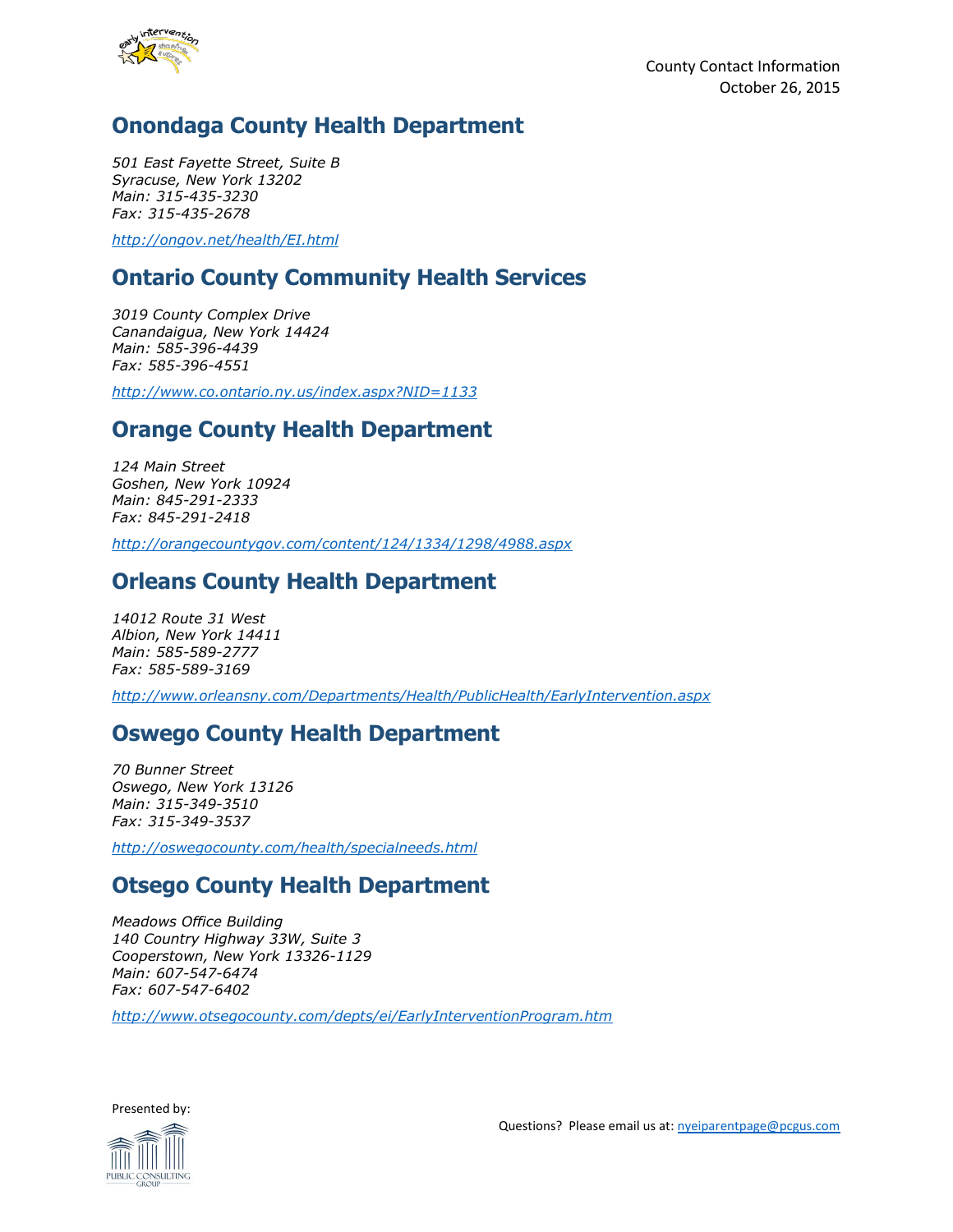

# **Putnam County Health Department**

*110 Old Route 6, Building 3 Carmel, New York 10512 Main: 845-808-1640, Ext. 46031 Fax: 845-225-1580*

*<http://www.putnamcountyny.com/health/child/>*

#### **Rensselaer County Health Department**

*Ned Pattison Government Center 1600 Seventh Avenue Troy, New York 12180 Main: 518-270-2626 Fax: 518-270-2638*

*[http://www.rensco.com/publichealth\\_cwsn.asp](http://www.rensco.com/publichealth_cwsn.asp)*

### **Rockland County Health Department**

*50 Sanatorium Road, Building J Pomona, New York 10970 Main: 845-364-2620 Fax: 845-364-2093*

*[http://rocklandgov.com/departments/health/programs-and-services/children-with-special-needs](http://rocklandgov.com/departments/health/programs-and-services/children-with-special-needs-programs/)[programs/](http://rocklandgov.com/departments/health/programs-and-services/children-with-special-needs-programs/)*

#### **Saratoga County Public Health Nursing Service**

*31 Woodlawn Avenue Saratoga Springs, New York 12866 Main: 518-584-7460, Ext. 390 Fax: 518-583-2498*

*<http://www.saratogacountyny.gov/departments/1666-2/early-intervention-program/> n*

#### **Schenectady County Public Health Services**

*107 Nott Terrace, Suite 306 Schenectady, New York 12308 Main: 518-386-2815 Fax: 518-386-2801*

*<https://www.schenectadycounty.com/FullStory.aspx?m=241&amid=798>*

# **Schoharie County Health Department**

*PO Box 667 276 Main Street Schoharie, New York 12157-0667 Main: 518-295-8705 Fax: 518-295-8786*

*<http://www.schohariecounty-ny.gov/CountyWebSite/Health/earlyintervention.html>*

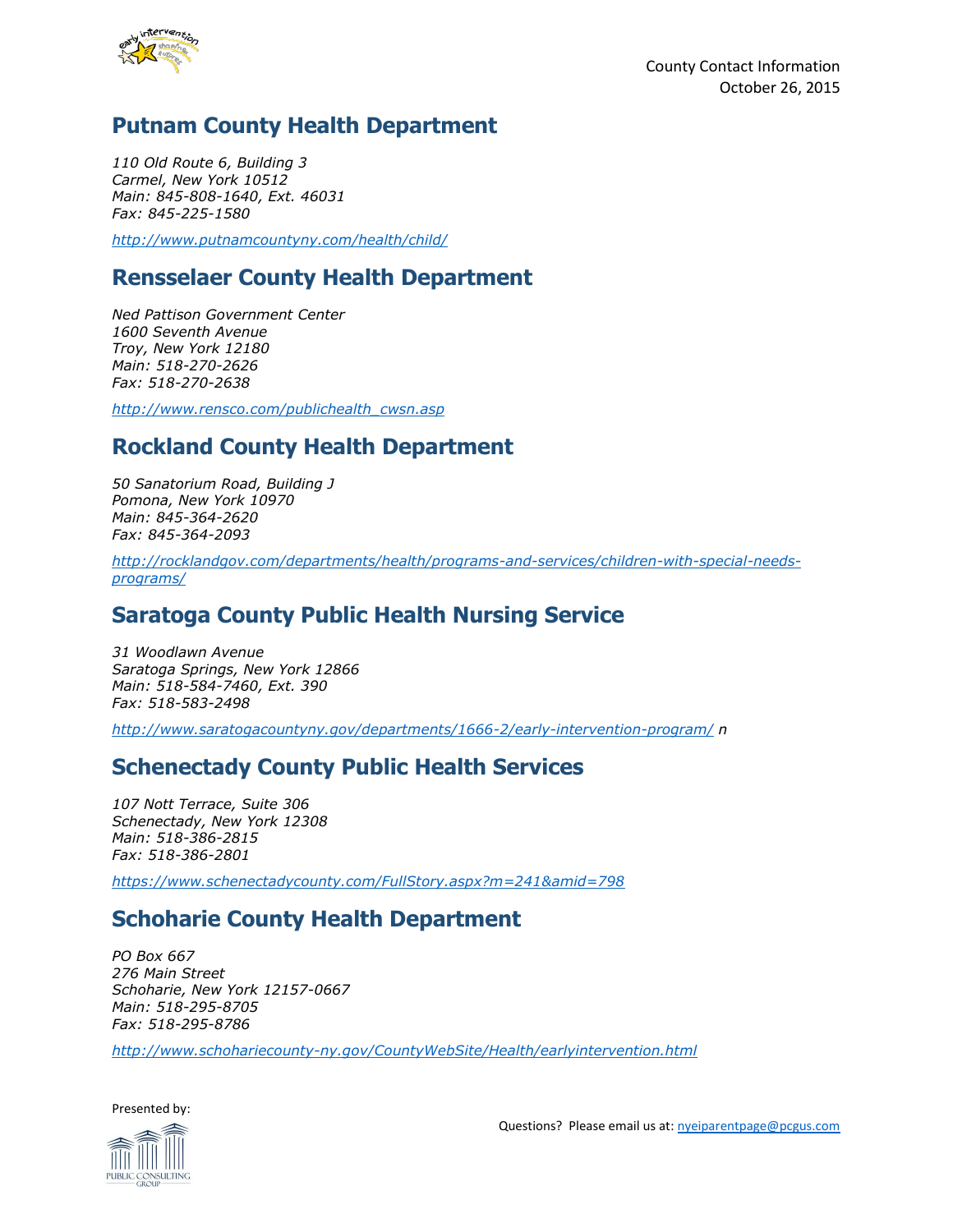

# **Schuyler County Home Health Agency**

*Mill Creek Center 106 South Perry Street Watkins Glen, New York 14891 Main: 607-535-8140 Fax: 607-535-8157*

*<http://www.schuylercounty.us/index.aspx?NID=633> (under construction)*

# **Seneca County Health Department**

*31 Thurber Drive, Suite 1 Waterloo, New York 13165-1660 Main: 315-539-1920 Fax: 315-539-9493*

*<http://www.co.seneca.ny.us/departments/community-services/public-health/>*

### **St. Lawrence County Public Health Department**

*80 State Highway 310, Suite 2 Canton, New York 13617 Main: 315-386-2325 Fax: 315-386-2744*

*<http://www.co.st-lawrence.ny.us/Departments/PublicHealth/EarlyInterventionProgram>*

#### **Steuben County Public Health and Nursing Services**

*3 East Pulteney Square Bath, New York 14810-1560 Main: 607-664-2146 Fax: 607-664-2197*

*<http://www.steubencony.org/pages.asp?PID=173>*

# **Suffolk County Health Services**

*50 Laser Court Hauppauge, New York 11788 Main: 631-853-3100 Fax: 631-853-2300*

*[http://www.suffolkcountyny.gov/Departments/HealthServices/ServicesforChildrenwithSpecialNeeds.as](http://www.suffolkcountyny.gov/Departments/HealthServices/ServicesforChildrenwithSpecialNeeds.aspx) [px](http://www.suffolkcountyny.gov/Departments/HealthServices/ServicesforChildrenwithSpecialNeeds.aspx)*

# **Sullivan County Public Health Nursing Service**

*PO Box 590 50 Community Lane Liberty, New York 12754 Main: 845-292-5910 Fax: 845-513-2276*

*<http://co.sullivan.ny.us/Default.aspx?TabId=3347>*

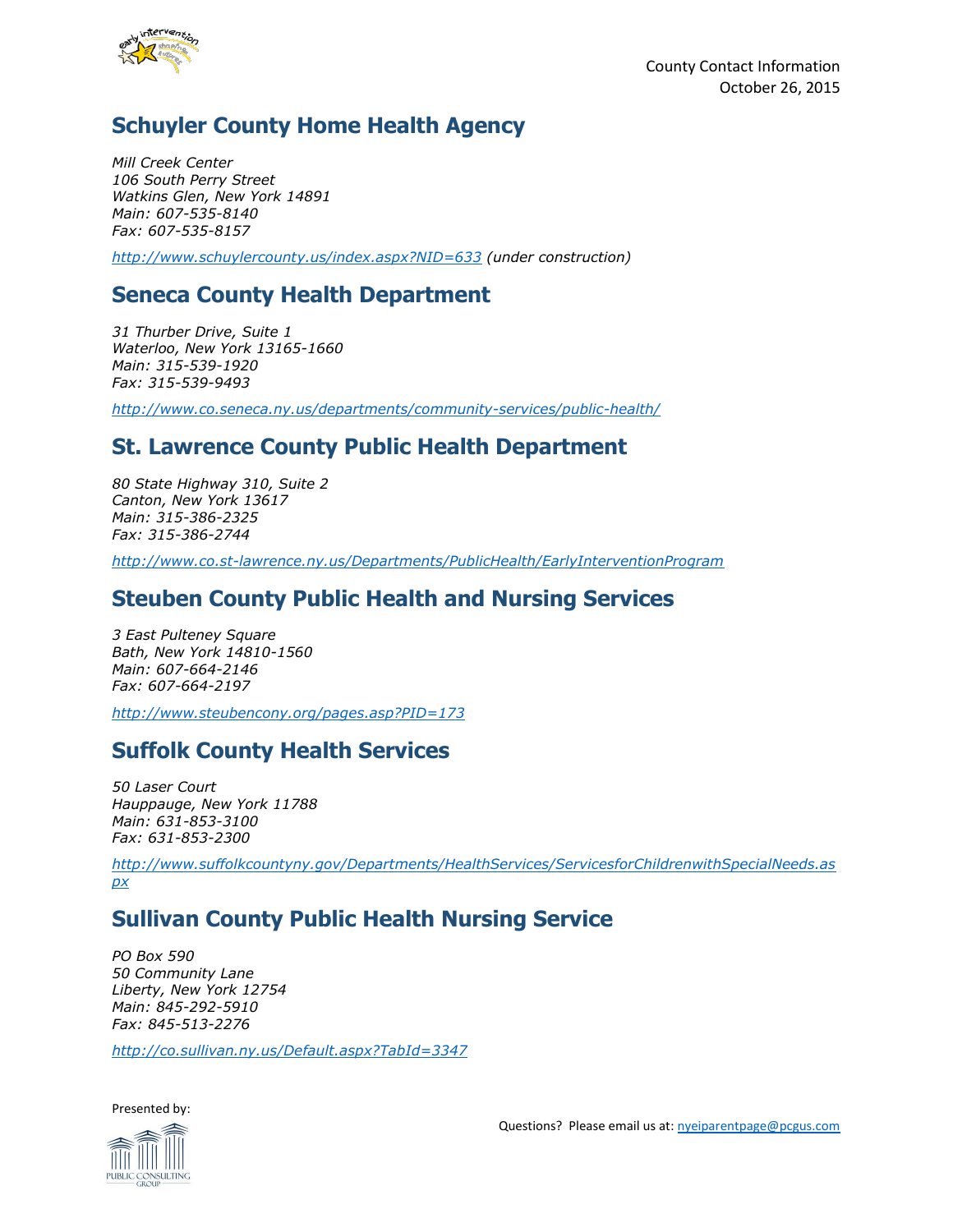

# **Tioga County Health Department**

*1062 State Route 38 PO Box 120 Owego, New York 13827-0120 Main: 607-687-8600 Fax: 607-687-8486*

*<http://tiogacountyny.com/departments/health-department/children-with-special-needs.html>*

# **Tompkins County Health Department**

*55 Brown Road Ithaca, New York 14850 Main: 607-274-6644 Fax: 607-274-6648*

*<http://www.tompkinscountyny.gov/health/cscn>*

### **Ulster County Social Services Department**

*1061 Development Court Kingston, New York 12401-1959 Main: 845-334-5251 Fax: 845-334-5227*

*[http://ulstercountyny.gov/social-services/early-intervention-and-preschool-special-education](http://ulstercountyny.gov/social-services/early-intervention-and-preschool-special-education-programs)[programs](http://ulstercountyny.gov/social-services/early-intervention-and-preschool-special-education-programs)*

#### **Warren County Health Services**

*Warren County Municipal Center 1340 State Route 9 Lake George, New York 12845 Main: 518-761-6580 Fax: 518-761-6422*

*<http://www.warrencountyny.gov/healthservices/EI%20brochure.pdf>*

# **Washington County Public Health Service**

*415 Lower Main Street Hudson Falls, New York 12839-2650 Main: 518-746-2400 Fax: 518-746-2410*

*<http://www.co.washington.ny.us/775/Early-Intervention-Preschool-Special-Edu>*

# **Wayne County Public Health**

*1519 Nye Road, Suite 200 Lyons, New York 14489 Main: 315-946-5749 Fax: 315-946-7057*

*<http://www.co.wayne.ny.us/Departments/dss/dss.htm>*